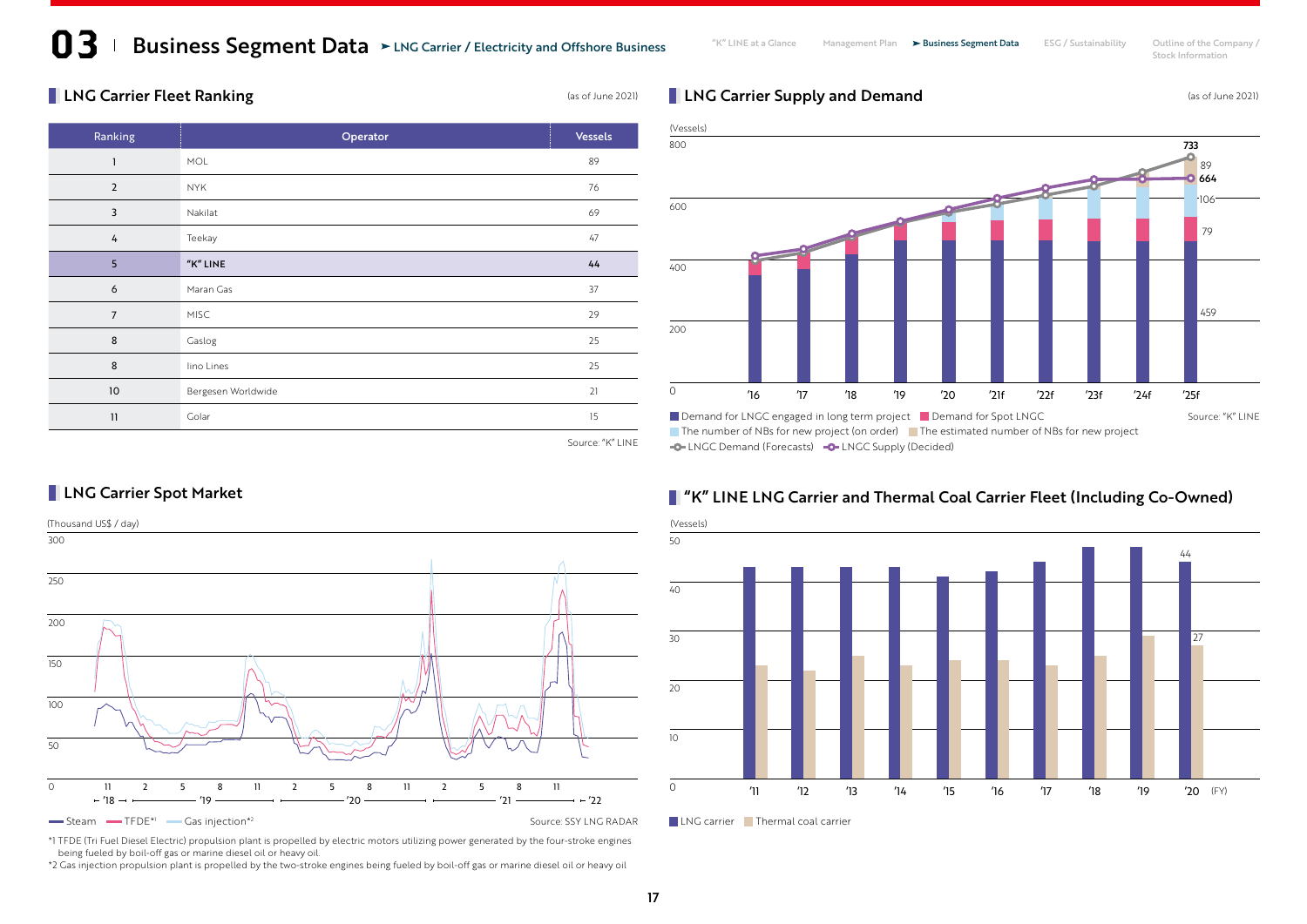## Business Segment Data > Tanker / Fuel Business **Segment Plan Alta Clance** Management Plan > Business Segment Data ESG / Sustainability Outline of the Company / Stock Information

#### $\blacksquare$  VLCC Fleet Ranking

| Ranking        | Operator             | 100,000 DWT | <b>Vessels</b> |
|----------------|----------------------|-------------|----------------|
| $\overline{1}$ | China Merchants      | 157.7       | 51             |
| $\overline{2}$ | China COSCO Shipping | 146.8       | 48             |
| 3              | Euronav NV           | 146.0       | 47             |
| 4              | Bahri                | 131.1       | 42             |
| 5              | Nat Iranian Tanker   | 117.6       | 38             |
| 6              | Angelicoussis Group  | 114.6       | 36             |
| $\overline{7}$ | <b>DHT Holdings</b>  | 80.5        | 26             |
| 8              | MOL                  | 77.1        | 25             |
| 9              | SK Shipping          | 69.1        | 22             |
| 10             | Oman Shipping Co     | 59.3        | 19             |
| 36             | "K" LINE             | 18.4        | 6              |

#### Oil Tankers / VLCC Oil Tankers / AFRAMAX Product Tankers / LR II Chemical Tankers LPG Carriers  $\overline{20}$  (Vessels) '11 '12 '13 '14 '15 '16 '17 '18 '19 '20 (FY)

#### Source: Clarksons

#### "K" LINE's Tanker Fleet Medium-and-Long Term Contracts **Covered Ratio FY2021 (Forecast)** (as of February 2022)



Medium-and-Long Term Contracts Market Exposure

#### **Historical Oil and Bunker Price Trends**

**N** "K" LINE Tanker Fleet Scale



VLSFO Bunker Prices (0.5% Sulphur), Rotterdam (right scale)

VLSFO Bunker Prices (0.5% Sulphur), Singapore (right scale)

HSFO 380cst Bunker Prices (3.5% Sulphur), Rotterdam (right scale)

HSFO 380cst Bunker Prices (3.5% Sulphur), Singapore (right scale)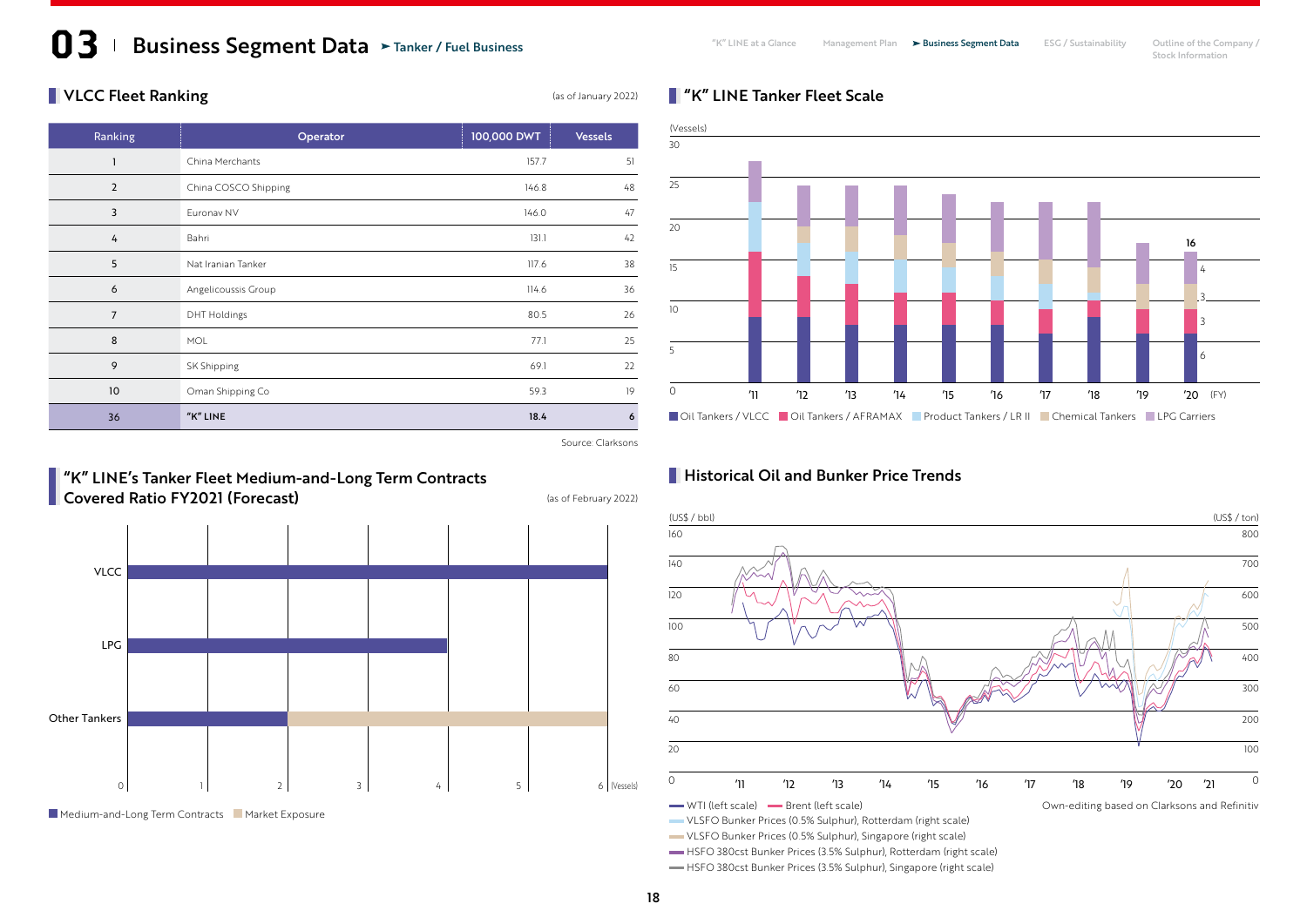# **13** Business Segment Data > Tanker / Fuel Business **Segment Plan Alta Clance** Management Plan > Business Segment Data ESG / Sustainability Outline of the Company / Stock Information

#### Tanker Freight Index (World Scale)



#### **Tanker Delivery and Removal Progress**



#### **Tanker Fleet and Order Book**



#### **Forecast of Oil Demand by Country**